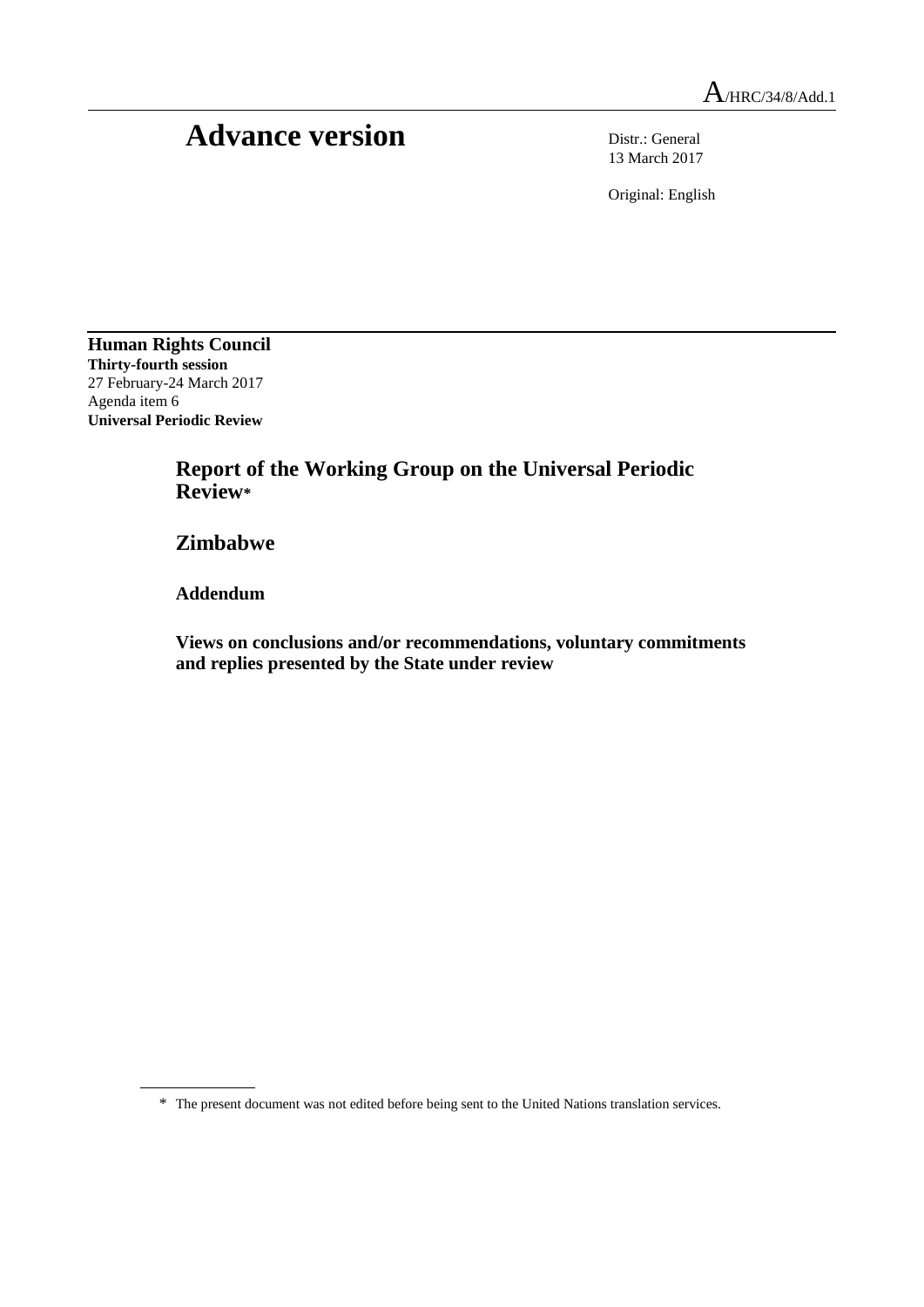## **Introduction**

1. The Republic of Zimbabwe presented its Report under the Universal Periodic Review during the twenty-sixth session of the Working Group of the Human Rights Council. During the Review, Zimbabwe received two hundred and sixty (260) recommendations, of which one hundred and forty-two (142) were supported during the session, eighteen (18) were noted and one hundred (100) were deferred, as they required further consideration at the national level.

2. Zimbabwe considered the hundred deferred recommendations and fourteen (14) are supported. The supported recommendations are based on Zimbabwe's capacity to implement these within the next UPR cycle. Zimbabwe has accepted mostly recommendations that are in the process of being implemented in accordance with our developmental programmes.

3. Eighty-six (86) of the deferred recommendations do not enjoy the support of Zimbabwe and have thus been noted. The noted recommendations are those that Zimbabwe is unable to commit to implementation immediately or those that are inconsistent with national policies.

4. Below is an explanation of Zimbabwe's final position on the deferred recommendations. The recommendations have been grouped according to thematic issues.

## **I. Ratification of international human rights instruments**

**Ratification of the United Nations Convention Against Torture and Other Cruel or Inhuman and Degrading Punishment and its optional Protocol (CAT/OPCAT)<sup>1</sup> and other conventions and international human rights treaties that Zimbabwe is not party to**

- 5. Noted. Does not enjoy the support of the State.
- 6. For purposes of clarity recommendations **132.1** and **132.2** are wholly noted.

**Ratification of the International Convention on the Protection of the Rights of All Migrant Workers and their Families<sup>2</sup>**

7. Noted. Does not enjoy the support of the State.

#### **Ratification of the International Convention for the Protection of All Persons from Enforced Disappearances<sup>3</sup>**

8. Noted. Does not enjoy the support of the State.

**Ratification of the Optional Protocol of the Convention on the Elimination of all Forms of Discrimination against Women<sup>4</sup>**

9. Noted. Does not enjoy the support of the State.

#### **Ratification of the First and Second Optional Protocols to the International Covenant on Civil and Political Rights<sup>5</sup>**

10. Noted. Does not enjoy the support of the State.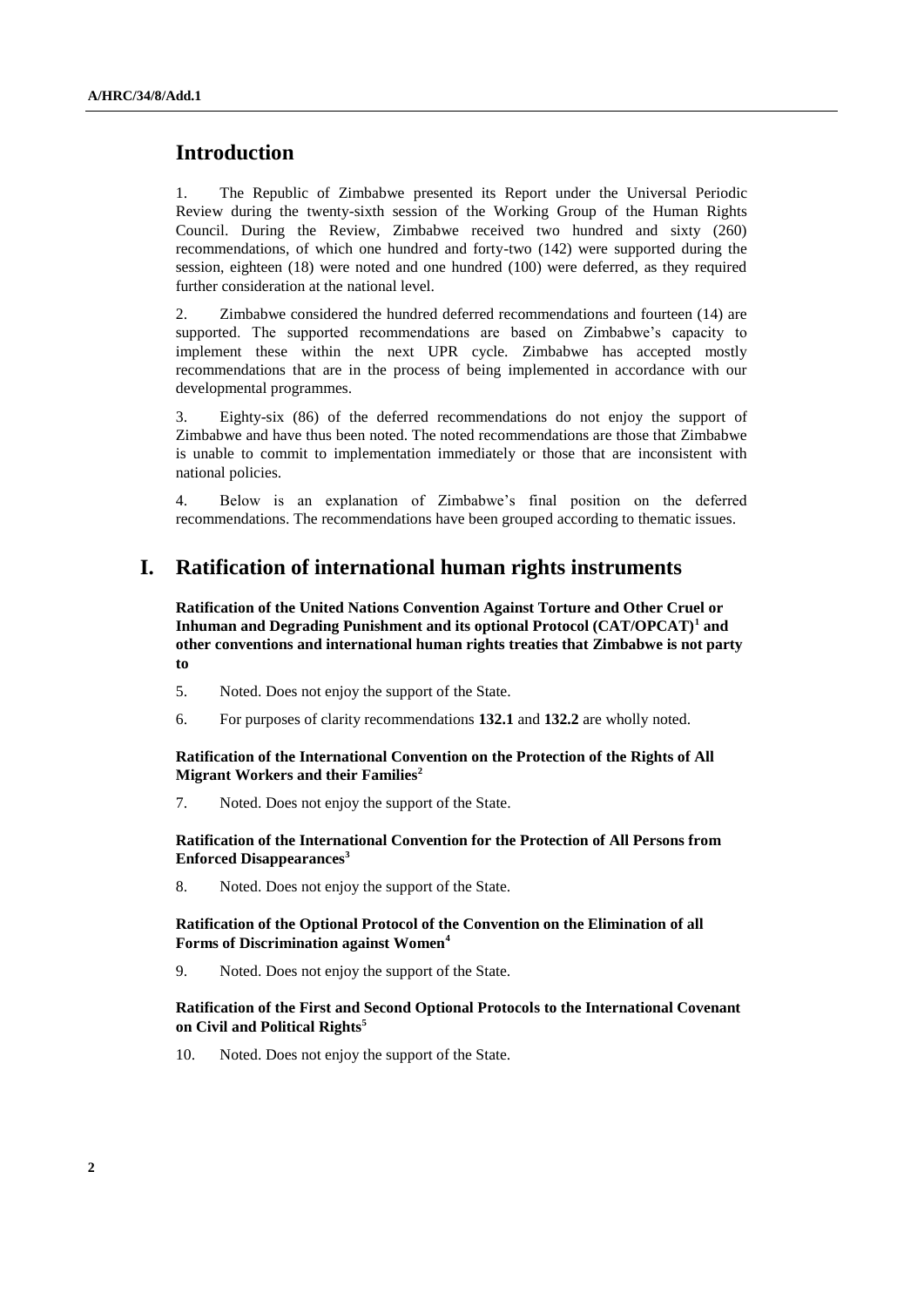#### **Ratification of the Optional Protocol to the International Covenant on Economic, Social and Cultural Rights<sup>6</sup>**

11. Noted. Does not enjoy the support of the State.

#### **Ratification of the Optional Protocol 3 to the UN Convention on the Rights of the Child<sup>7</sup>**

12. Noted. Does not enjoy the support of Zimbabwe.

#### **Ratification of ILO Convention 189<sup>8</sup>**

13. Noted. The matter is still under consideration.

#### **Recommendation 132.33**

14. Noted. Does not enjoy the support of the State.

## **II. Adoption of an immediate moratorium on the death penalty<sup>9</sup>**

15. Noted. The matter is receiving attention by the Government.

# **III. Enactment of national legislation abolishing the death penalty for all crimes**

16. Noted. The matter is receiving attention by the Government.

### **IV. Freedom of expression and freedom of the media<sup>10</sup>**

17. Zimbabwe supports in part recommendation **132.62.** The Government is currently reviewing all laws in order to align them to the Constitution and this includes the Access to Information and Protection of Privacy Act and the Public Order and Security Act. However, no commitment can be made towards the repeal of the above mentioned Acts and the recommendation is not supported in that respect.

18. Recommendation **132.93** enjoys the support of Zimbabwe. The recommendation was for Zimbabwe to make efforts to promote free and unbiased local media, including by removing restrictions on local radio broadcasts.

- 19. Recommendation **132.66** is noted.
- 20. Recommendation **132.92** is noted. Does not enjoy the support of the State.

# **V. Recommendation to review and update the Private Voluntary Organisations Act<sup>11</sup>**

21. Noted. The Act has already been reviewed and updated in line with International standards.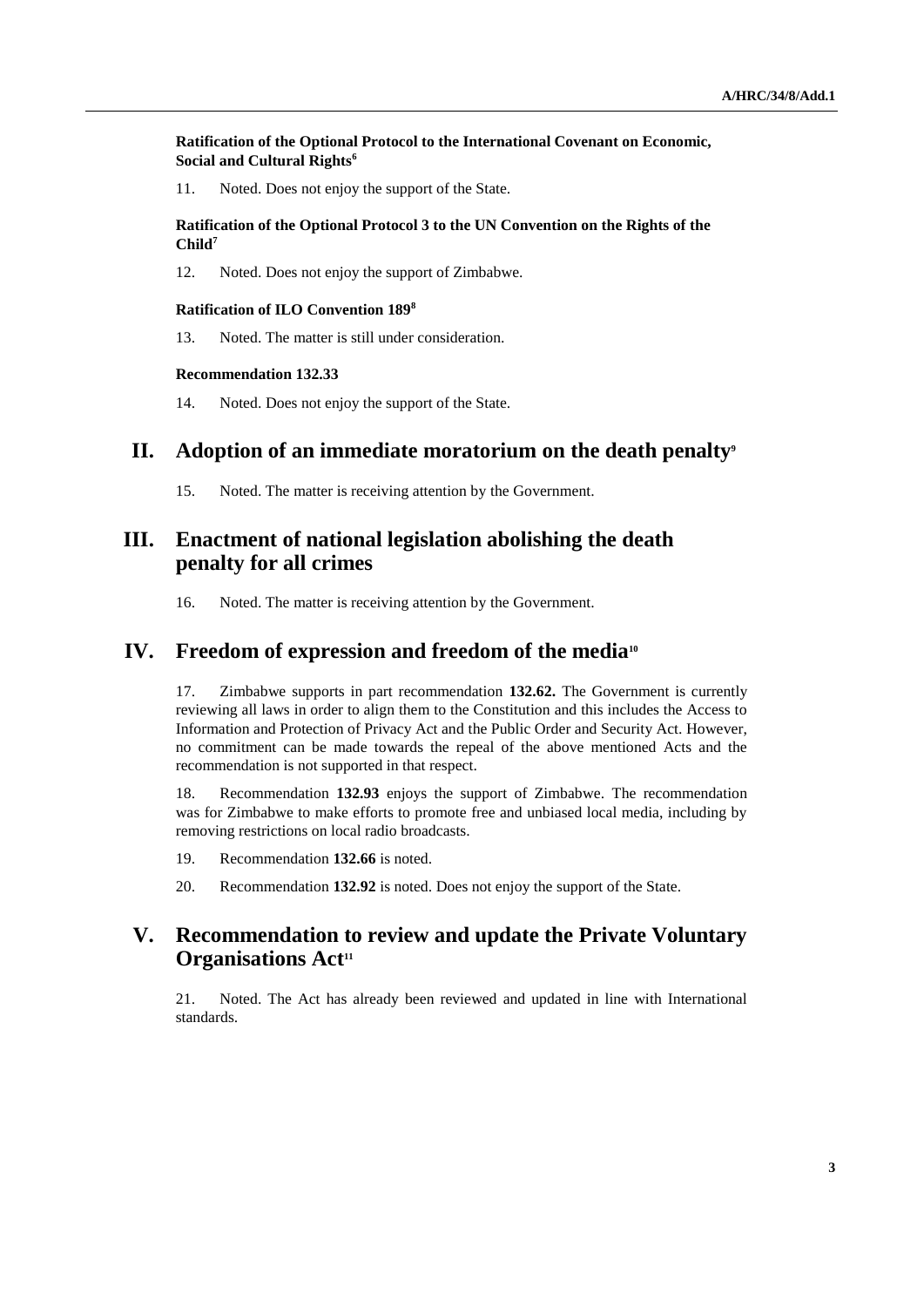# **VI. Recommendation to repeal and amend the Public Order and Security Act<sup>12</sup>**

22. Noted. Does not enjoy the support of Zimbabwe.

23. The Public Order and Security Act is compliant with the Constitution of Zimbabwe and this has been recently confirmed by the High Court of Zimbabwe.

# **VII. Recommendation to repeal the ban on public demonstrations<sup>13</sup>**

24. Noted. The law allows for peaceful demonstrations in Zimbabwe subject to permissible restrictions in terms of the Constitution.

## **VIII. Family, marriage and divorce laws<sup>14</sup>**

25. Noted. Does not enjoy the support of Zimbabwe.

## **IX. Independence of the Zimbabwe Human Rights Commission<sup>15</sup>**

26. These recommendations are supported in part by the State. The Zimbabwe Human Rights Commission is independent and enjoys financial autonomy. Zimbabwe does not fully appreciate the aspect of the recommendations concerning immunity and as such those aspects of the recommendations cannot be supported.

## **X. Humanitarian agencies<sup>16</sup>**

27. Noted. Does not enjoy the support of Zimbabwe on the basis that the law guarantees the agencies freedom to operate freely provided that they operate within the confines of the law.

# **XI. Standing invitation to special procedures and their requests to visit Zimbabwe<sup>17</sup>**

- 28. Both parts are noted. Do not enjoy the support of the State.
- 29. Zimbabwe will consider inviting them and any request on a case by case basis.

## **XII. Birth registration<sup>18</sup>**

30. Enjoys the support of the State.

# **XIII. Child care<sup>19</sup>**

31. The recommendation is accepted in part. Zimbabwe is already pursuing efforts to ensure that all children are progressively afforded free quality health care. Zimbabwe is also progressively implementing various child protection programmes in line with international obligations as enshrined in the United Nations Convention on the Rights of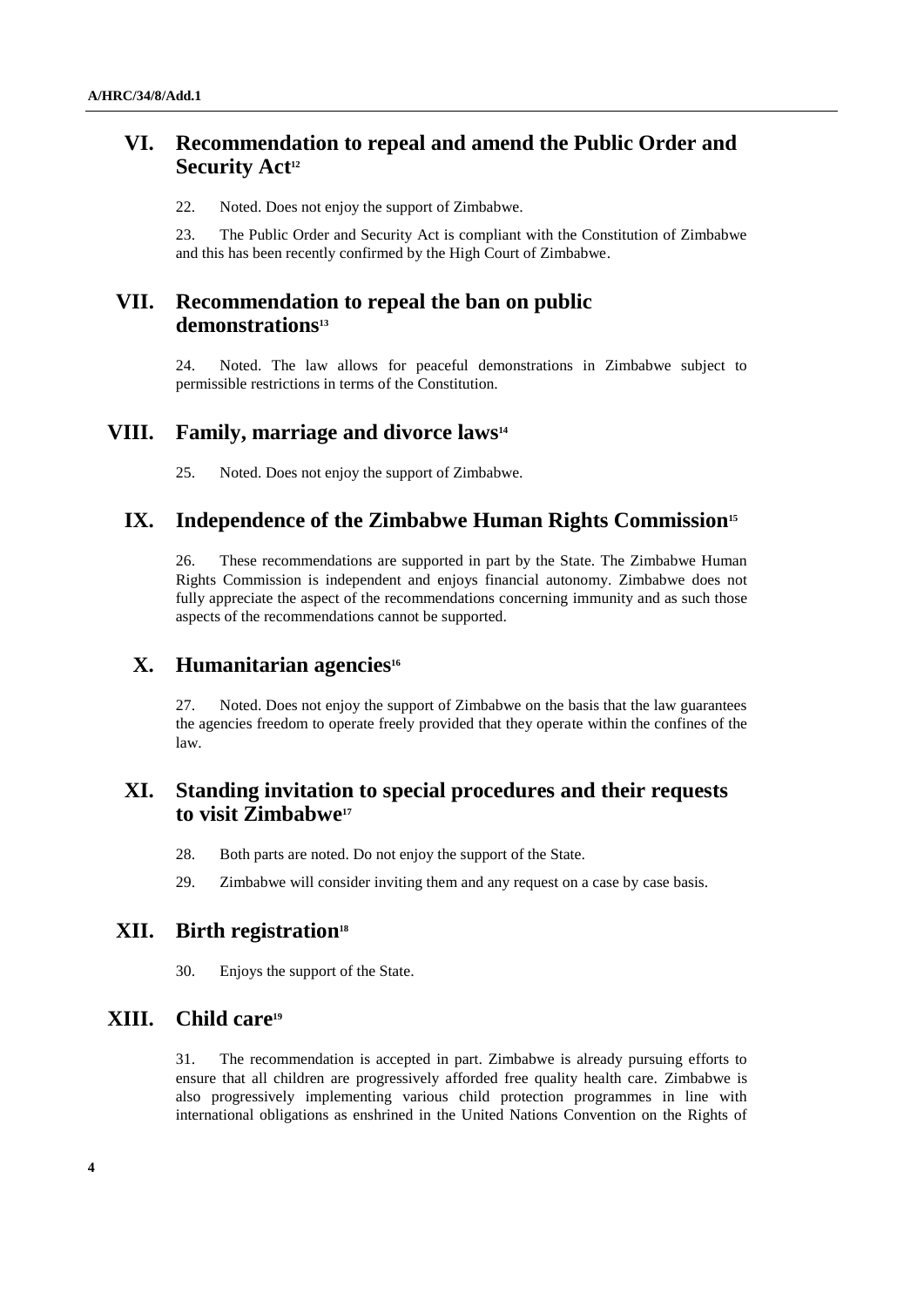the Child. Zimbabwe is however unable to support the part of the recommendation concerning corporal punishment as this matter is still pending before the Constitutional Court.

### **XIV. State justice accountability systems<sup>20</sup>**

32. Enjoys the support of the State.

## **XV. Civil society organisations<sup>21</sup>**

33. Recommendation **132.94** enjoys the support of the State. All members of the Zimbabwean society are afforded equal protection by the law. No individual is above the law.

34. Recommendation **132.96** enjoys partial support of the State. Zimbabwe is committed to providing a safe and enabling environment for civil society. The aspect of the recommendation concerning a visit by the Special Rapporteur on the situation of Human Rights Defenders is noted.

## **XVI. Recommendation 132.95<sup>22</sup>**

35. Noted. Does not enjoy the support of the State.

#### **XVII. Freedom of assembly and association<sup>23</sup>**

36. Enjoy the support of the State.

#### **XVIII. Human rights defenders<sup>24</sup>**

37. Recommendation **132.99** enjoys the support of the State. The national laws provide adequate protection for all members of society including human rights defenders.

# **XIX. Enactment of specific legislation to protect human rights defenders<sup>25</sup>**

38. Does not enjoy the support of the State on the basis that Zimbabwe already has laws that provide adequate protection, hence there is no need to enact new laws.

#### *Notes*

- <sup>1</sup> Recommendations 132.1; 132.2; 132.3; 132.4; 132.5; 132.6; 132.7; 132.8; 132.9; 132.10; 132.11; 132.12; 132.13; 132.14; 132.15; 132.16; 132.17; 132.18; 132.19; 132.20; 132.21; 132.22; 132.23; 132.24;132.27; 132.31; 132.33; 132.34; 132.38; 132.42; 132.45; 132.48; 132.51; 132.52.
- <sup>2</sup> Recommendations 132.2; 132.3; 132.25; 132.35; 132.40; 132.43; 132.57.
- <sup>3</sup> Recommendations 132.1; 132.30; 132.32; 132.36, 132.37; 132.41;132.53; 132.54; 132.55; 132.56.
- <sup>4</sup> Recommendations 132.26; 132.59; 132.60; 132.61.

<sup>5</sup> Recommendations 132.28; 132.33; 132.44; 132.47; 132.48; 132.49; 132.50; 132.82; 132.83; 132.84; 132.85; 132.86; 132.87.